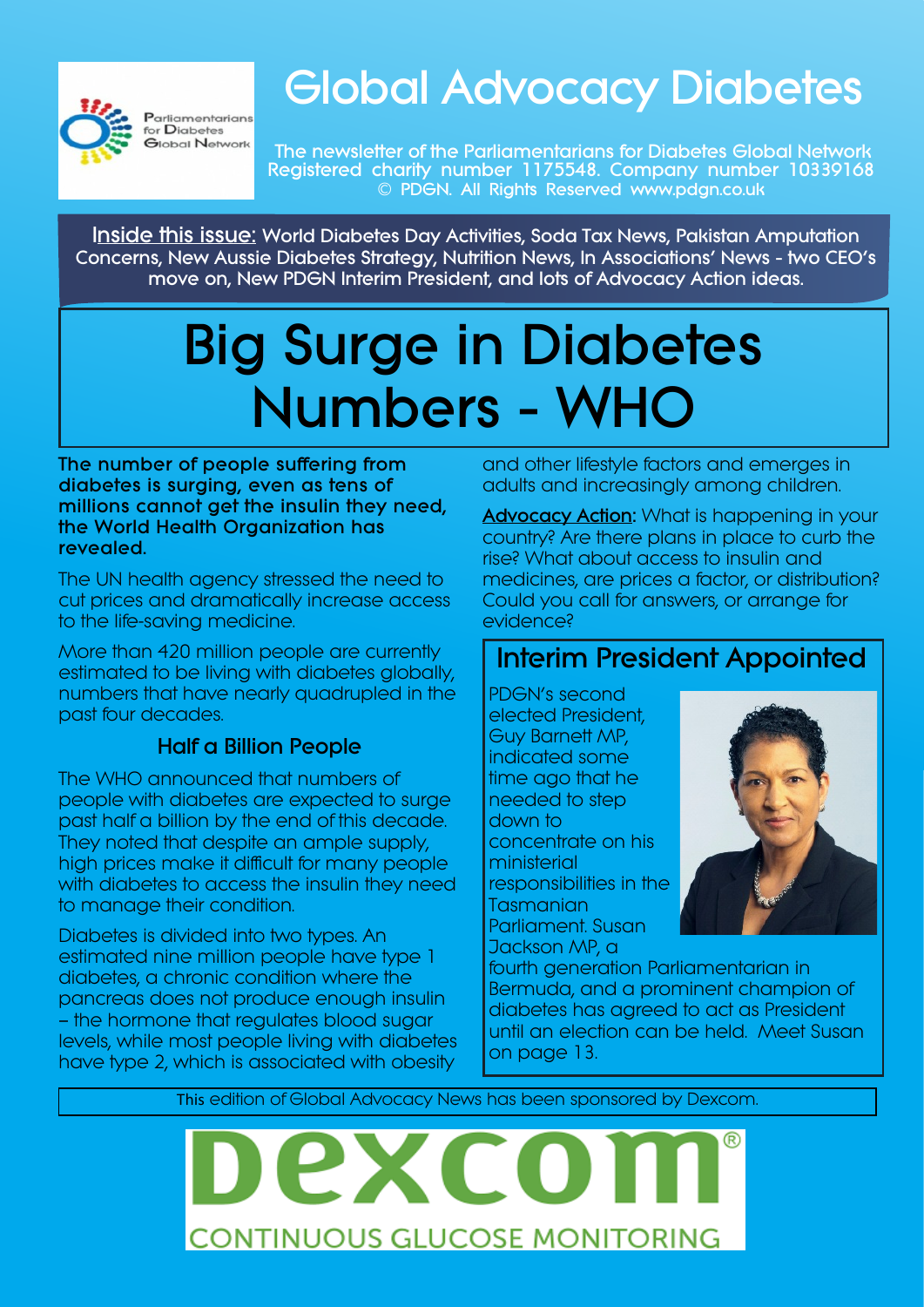# **Diabetes Makes Africa More Vulnerable to COVID Deaths**

According to World Health Organisation (WHO) data, death rates from COVID-19 infections are much higher in patients with diabetes in Africa, where the number of people with diabetes is growing rapidly.

A WHO analysis of data from 13 African countries found a 10.2 percent case fatality rate in COVID-19 patients with diabetes, compared with 2.5 percent COVID-19 patients overall.

Matshidiso Moeti, WHO Regional Director for Africa, said: "COVID-19 is delivering a clear message: fighting the diabetes epidemic in Africa is in many ways as critical as the battle against the current pandemic."

The data from Africa on the increased vulnerability of people with diabetes to death from COVID-19 reflects a global trend. Concerns remain high with 8.6 million confirmed COVID-19 cases and 220,0000 deaths on the continent and fewer than 7 percent of the African population being fully vaccinated against COVID-19, compared with about 40 percent globally.

The WHO also estimates that 70 percent of people with diabetes on the continent are unaware they have the disease.

In separate statistics, fifty-five million people in Africa are expected to present with diabetes by 2045, from 24 million this year, according to a forecast published by the International Diabetes Federation.



**Advocacy Action:** Is the link between Covid and diabetes widely understood in your country by decision makers and by the public? Is the link mentioned in either diabetes or Covid awareness campaigns?

### **Time in Range Movement Boost**

In advance of World Diabetes Day (WDD) 2021, Dexcom helped launch The Global Movement for Time in Range in partnership with leading not-for-profits in the diabetes community, including Beyond Type 1, JDRF, TCOYD, College Diabetes Network, and Children with Diabetes.

'Time in range' is the percentage of time spent by a patient with glucose levels in their taraet range. The global initiative focuses on educating people with diabetes about the importance of time in range and how proper use of the metric can help improve glucose management.

These efforts have been supported by thousands of Dexcom Warriors, people with diabetes and their loved ones across the globe including celebrities Nick Jonas and Patti LaBelle who have opened up about their journey with diabetes on social media.

Many people with diabetes are still unaware of modern diabetes metrics, such as time in range. This campaign aims to change that..

Advocacy Action: Can you encourage people with diabetes in your country to get involved? Details here: <https://www.wheninrange.com/>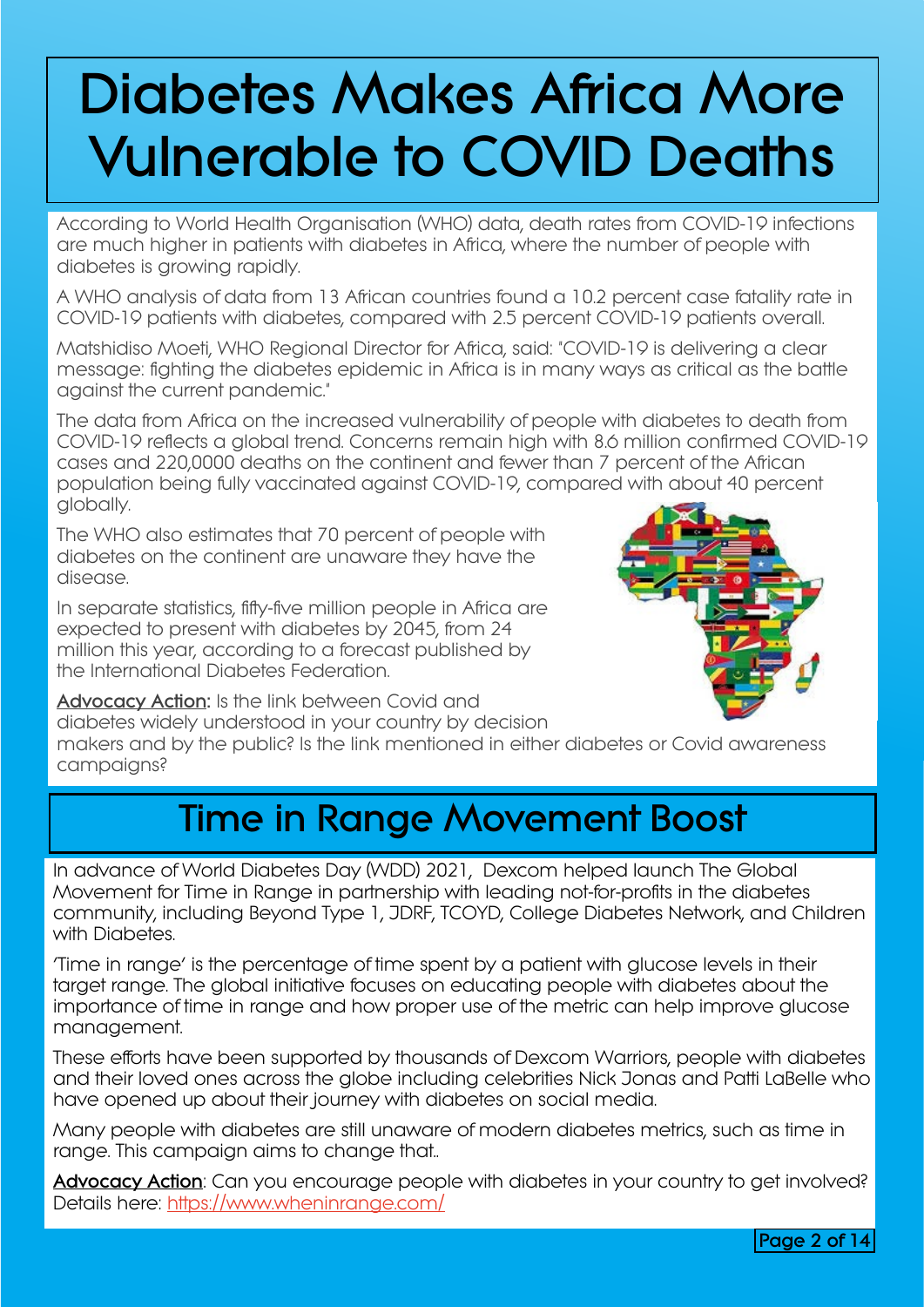# **World Diabetes Day 2021**

**World Diabetes Day (WDD) is marked every year on 14 November, the birthday of Sir Fredrick Banting, who discovered insulin along with Charles Best in 1922.**

#### **Cyprus – For WDD the Medieval Castles of Paphos and Larnaka, as well as the Cyprus Museum at Nicosia (pictured), were lit blue.**

The Cyprus Diabetic Association persuaded the Department of Antiquities to embrace their campaign aimed at confronting diabetes at different levels, including the increase of scientific knowledge, and effective prevention.

The Department of Antiquities was keen to get involved saying in a press release that: 'Our cultural heritage reminds us of our duty to protect and provide tangible support to the most vulnerable groups'.





**"Take note politicianis", warns DICOMA Chair Dr. Afoke Isiavwe**

**Nigeria - On WDD 21, the Diabetes Control Media Advocacy Initiative (DICOMA), a non-governmental organisation, expressed concerns over the plight of Nigerians living with diabetes, claiming many cannot control their condition because of the high cost of drugs and monitoring devices.** 

DICOMA Chair Dr. Afoke Isiavwe ca,lled on politicians to take note that there are over 4 million Nigerians with the condition and their numbers are increasing at a fast rate. She called on the federal and state governments to seize the golden opportunity offered by WDD events to introduce measures towards addressing the plight of Nigerians living with diabetes.

A recent announcement by the Minister of Finance, Budget and National Planning, Zainab Ahmed MP. proposed a pro-health tax on soft drinks in Nigeria in

the 2022 budget. Patient and medical organisations in the country have been calling on the Government to introduce such a tax and use the receipts to fund health improvements.

**Zimbabwe – In the city of Gweru, The Ministry of Health and Child Care provided a three-day screening programme. Around 800 individuals were tested as a way of establishing the prevalence of diabetes in the country for appropriate responses.**



Meanwhile, In the capital Harare's Warren Park district, 116 people were given a free diabetes test to mark WDD 21 and to raise awareness of the disease which is a major cause of blindness, kidney failure, heart attacks, stroke and lower limb amputations in the country.

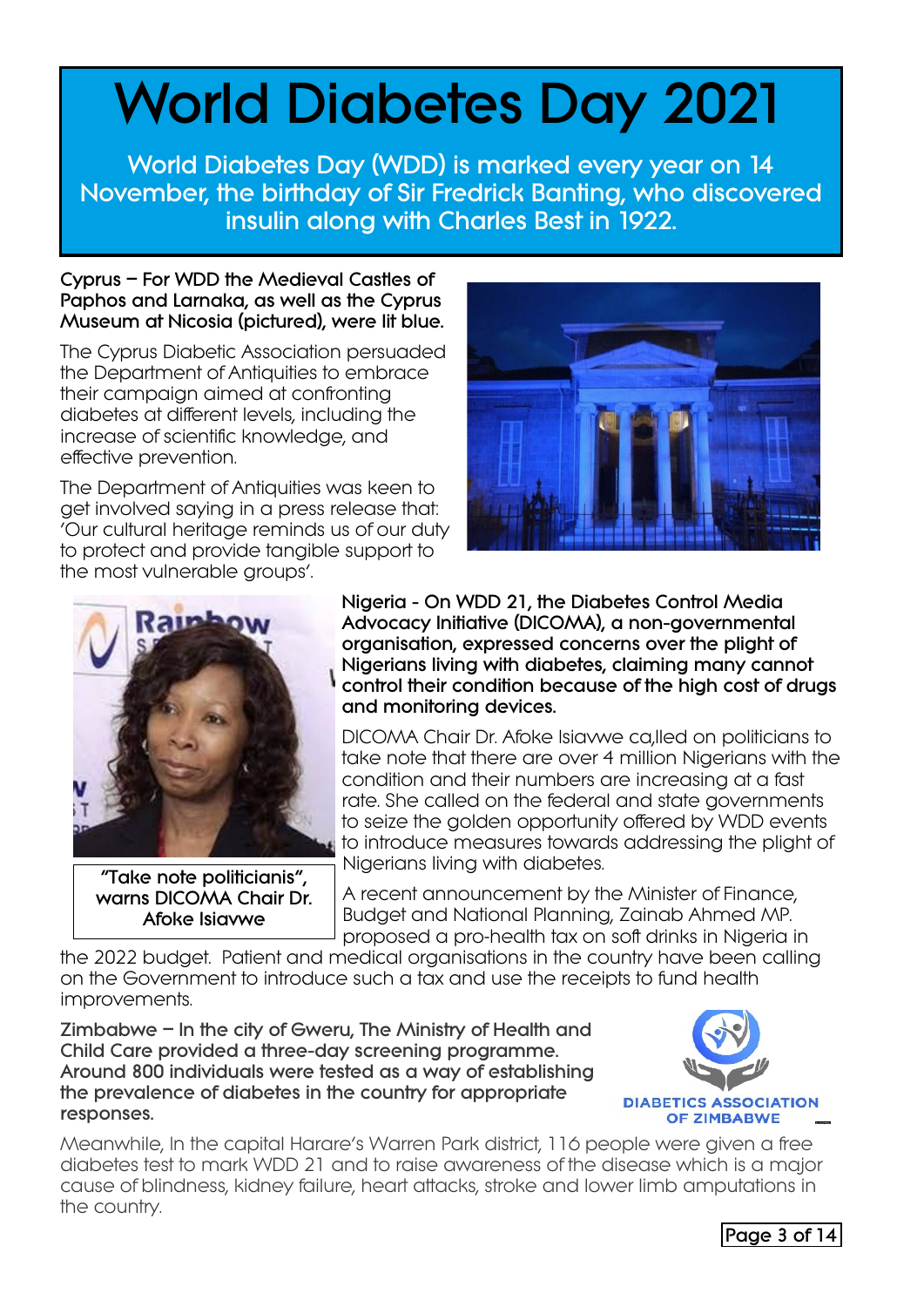## **WDD reports continued.**

灜

**Spain – In Valencia, Spain, an annual event marking WDD took place. The V111 Race Walk took place in Alicante on 14 November. Its aim is to highlight diabetes, promote healthy lifestyles**

The walk, or run, is over 5 kilometres and starts in the morning from the beach at San Juan. It was carried out this year under COVID regulations, having been abandoned in person for a virtual event in 2020.

**Mauritius – The Mauritius Minister of Health and Wellness, Dr Kailesh Kumar Singh Jagutpal, launched a series of activities, aimed at informing people about diabetes to improve understanding that it is a major health issue**



**having a significant economic and social burden on individuals, families and the society in general.**

Among the events on the day was an exhibition on non-communicable diseases (NCDs), The day's activities comprised the conduct of the Mauritius Non-communicable disease (NCD) survey, carrying out a survey into NCDs and public understanding of their risk factors, and the publication of leaflets on the dangers of alcohol for young people.

**Advocacy Action**: - Could you replicate any of the examples above for WDD 2022 or during next November's Diabetes Awareness Month? Working with patient organisations, medical professionals or just using your platform in Parliament, you can raise awareness and advance the cause of prevention, early diagnosis and treatments.



**"Don't forget the 2 million Romanians with diabetes," Senator Florian Bodog tells the Senate.**

**Appeal to Romanian Senate** - **PDGN Vice-President, Senator Florian Bodog, presented a political declaration to the Romanian Senate to mark WDD 2021 He is concerned that while the world copes with the COVID pandemic, diabetes can be overlooked.**

In his address Senator Bodog said: "I would like to put aside the political issues, and focus my attention on a serious health problem, a problem that has preoccupied me for years and which, unfortunately, because of the COVID-19 pandemic, remained somewhat in the background, although it continues to pose a serious threat to public health.

"I am referring to the problem of diabetes and the millions of patients who struggle with this disease every day.

"We must not forget about people with diabetes or other chronic conditions that affect Romanians. It is our responsibility, through the trust invested in us by the citizens, to make sure that all patients in Romania receive the medical care and treatments they need."

**Advocacy Action**: Whether the mechanism is a Presentation Bill, Proclamation, Petition or some other, you don't have to wait for Diabetes Awareness month or WDD to do something similar in your legislature.

Page 4 of 14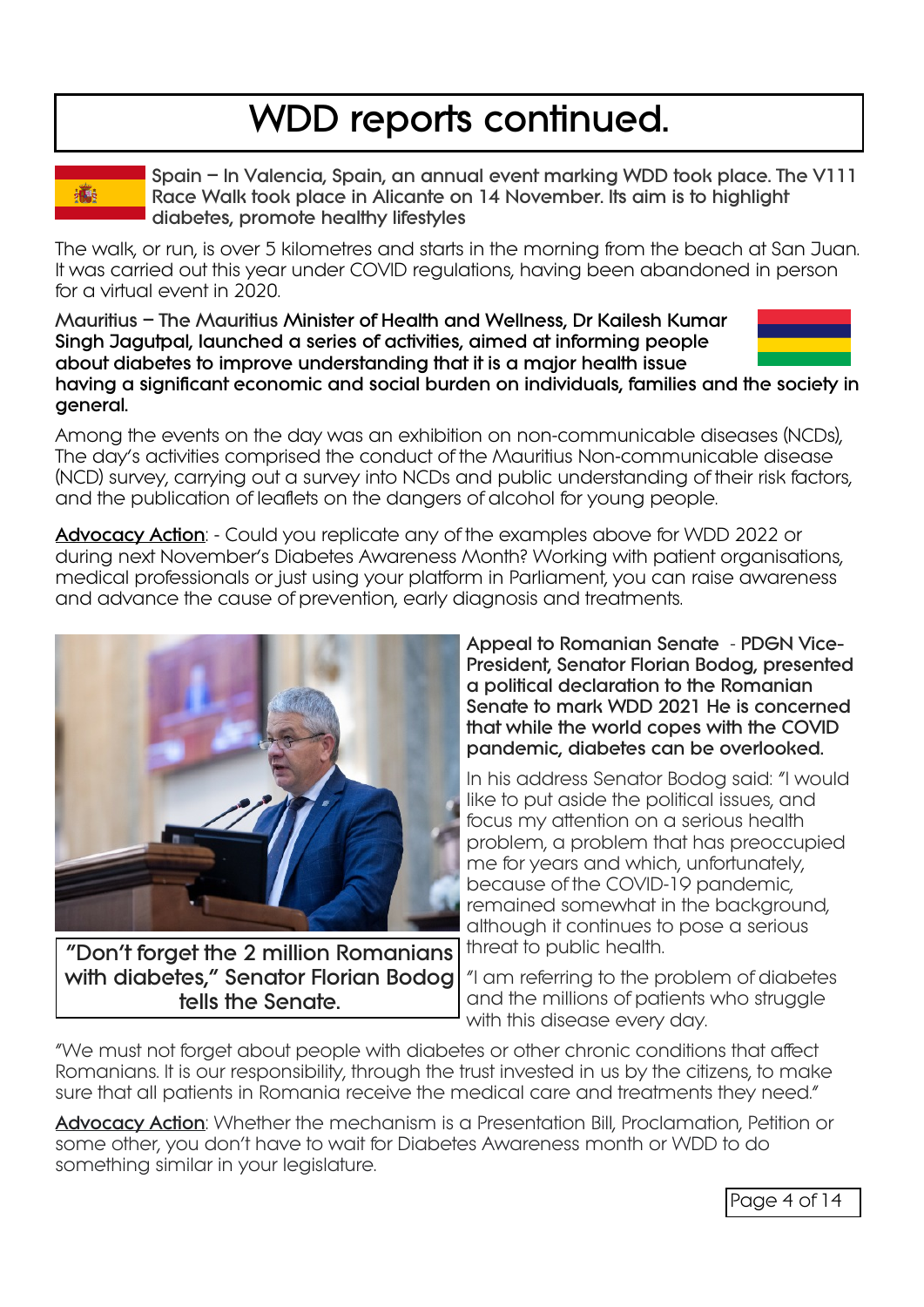# **News from Around the World**

**To mark November's Diabetes Awareness Month and the centenary of the discovery of insulin, Canada's Federal Minister of Health, the Honourable Jean-Yves Duclos MP, announced a joint investment of CAN \$20 million to support new research teams across Canada.**

The teams will work to develop new approaches to preventing, treating, and caring for Canadians living with diabetes. Researchers will also work with patient partnerspeople with lived experience of diabetes-to ensure that the research being conducted is relevant and valuable to the people that it affects most.

The Government of Canada is providing \$14 million of the funding with an additional



**Jean-Yves Duclos: "Diabetes continues to be a major health concern for many Canadians".**

\$6 million provided by JDRF Canada, Diabetes Canada, The Kidney Foundation of Canada, and Fonds de recherche du Québec – Santé.

Jean-Yves Duclos MP declared: "Diabetes continues to be a major health concern for many Canadians – all of us know someone who has had their life profoundly changed by this disease. That is why we must continue to work with partners to invest in research to lessen the burden of diabetes on individuals, families, communities and our health care systems."

Canadian Parliamentary diabetes champion Sonia Sidhu MP added: "Research will play an important role in the development and implementation of Canada's national diabetes framework. By funding this research in

collaboration with key national and provincial partners, we will help find new ways to prevent and treat diabetes and its complications and swiftly deliver solutions to Canadians."

#### **Pakistan - 200,000 Amputations Preventable**

**It was revealed at the inaugural ceremony of the National Association of Diabetes Educators of Pakistan (NADEP) in Karachi that over 200,000 amputations every year in the country are due to diabetes.**

Prof Abdul Basit, secretary general of the Diabetic Association of Pakistan, is urging the Government to work for the prevention of the disease that statistics show now affects around five million people in Pakistan.

Prof Basit says that of the five million, two million develop foot ulcers of whom ten per cent, (200,000), end up having their lower limbs amputated.

#### **Malaysia - Sugar Tax Principle Extended**

In next year's buget the Malaysian Government plans to keep the country's excise duty for sugary beverages and introduce a duty for liquid or gel that contains nicotine used for electronic cigarettes and vapes. This is part of the Government's health agenda, according to Finance Minister Tengku Datuk Seri Zafrul Tengku Abdul Aziz.

He said: "In fostering a healthy culture as well as tackling non-communicable diseases such as diabetes, high blood pressure and obesity, the Government has agreed to continue with the Healthy Malaysia National Agenda".

"It can be prevented", he said.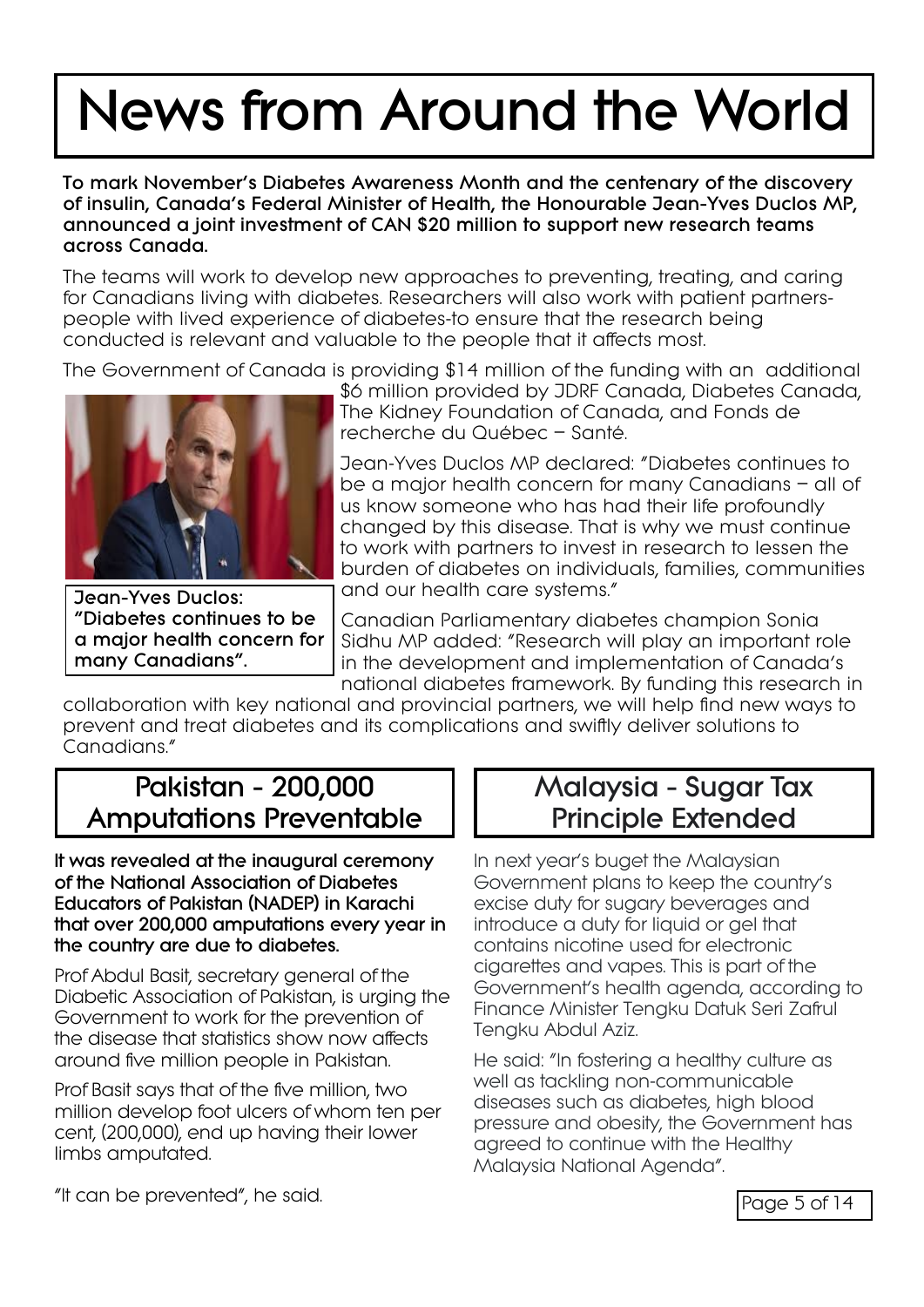### **More News from Around the World Continued**

#### **Priority Groups Targeted in New Aussie Diabetes Strategy**

**PDGN Patron, Hon Judi Moylan AO, is delighted that the national diabetes strategy, she and others helped to produce was released on WDD 21 by the Federal Minister for Health and Aged Care, Greg Hunt.**

Its aim is to reduce the incidence and impacts of the disease among priority groups, including Aboriginal and Torres Strait Islanders. The groups also include people from South Asia, North Africa and the Middle East, Oceania and southern and eastern Europe.

Diabetes cases in Australia have skyrocketed in the past eight years, with around 1.9 million people currently diagnosed. More than 17,000 Australians died from diabetes-related illness over the past year, as another 120,000 were diagnosed with the disease.

It is hoped that the new national plan for tackling this crisis will help guide responses over the coming decade.

Diabetes Australia CEO Greg Johnson said: "As a nation, we've been very preoccupied with the impact and risks of COVID - meanwhile the serious impacts of the growing diabetes epidemic have continued."

**Advocacy Action**: Does your country have a national plan for diabetes? What are the blocs to adopting one where are? Others have experience with plans and might be able to help you.

#### **What's Happening in Your Country?**

**Please let us know what's happening where you are? Just add PDGN to your press releases, or send us a report on your successes and challenges preferably with photos.**

**We want to hear from you.**

**Send your stories and photos to: <adrian@pdgn.co.uk>**



**Scotland Rolls Out Check Test on Type 1 Patients**

**Misdiagnosed type 1 diabetes patients could be freed from the need to take insulin after a new test is rolled out. Scotland will become the first country to offer the C-peptide blood test to all patients who have had a type 1 diagnosis for at least three years.**

There are about 315,000 people living with diabetes in Scotland and the new programme will be offered to people who have been diagnosed with Type 1 diabetes for at least three years. The tests will be

offered at hospital diabetes centres.

Public Health Minister Maree Todd said that tackling diabetes was a priority for the Scottish government and that she wanted everyone living with diabetes to access safe, effective healthcare, treatment and support.



She said: "Type 1 diabetes is a significant health challenge right across the world. "I am proud that Scotland will be the first country to introduce this blood test which has the potential to have a significant positive impact on the lives of those people living with diabetes<sup>"</sup>

# $O \gg r$ **IDE DIABETES ATLAS** 463 PEOPLE LIVING

**New Global Atlas**

**The latest diabetes data from around the world is available in the International Diabetes Federation (IDF) Diabetes Atlas.**

**The 2021 edition has just been published. You can access the latest data for every country is here: <https://diabetesatlas.org/>**

Page 6 of 14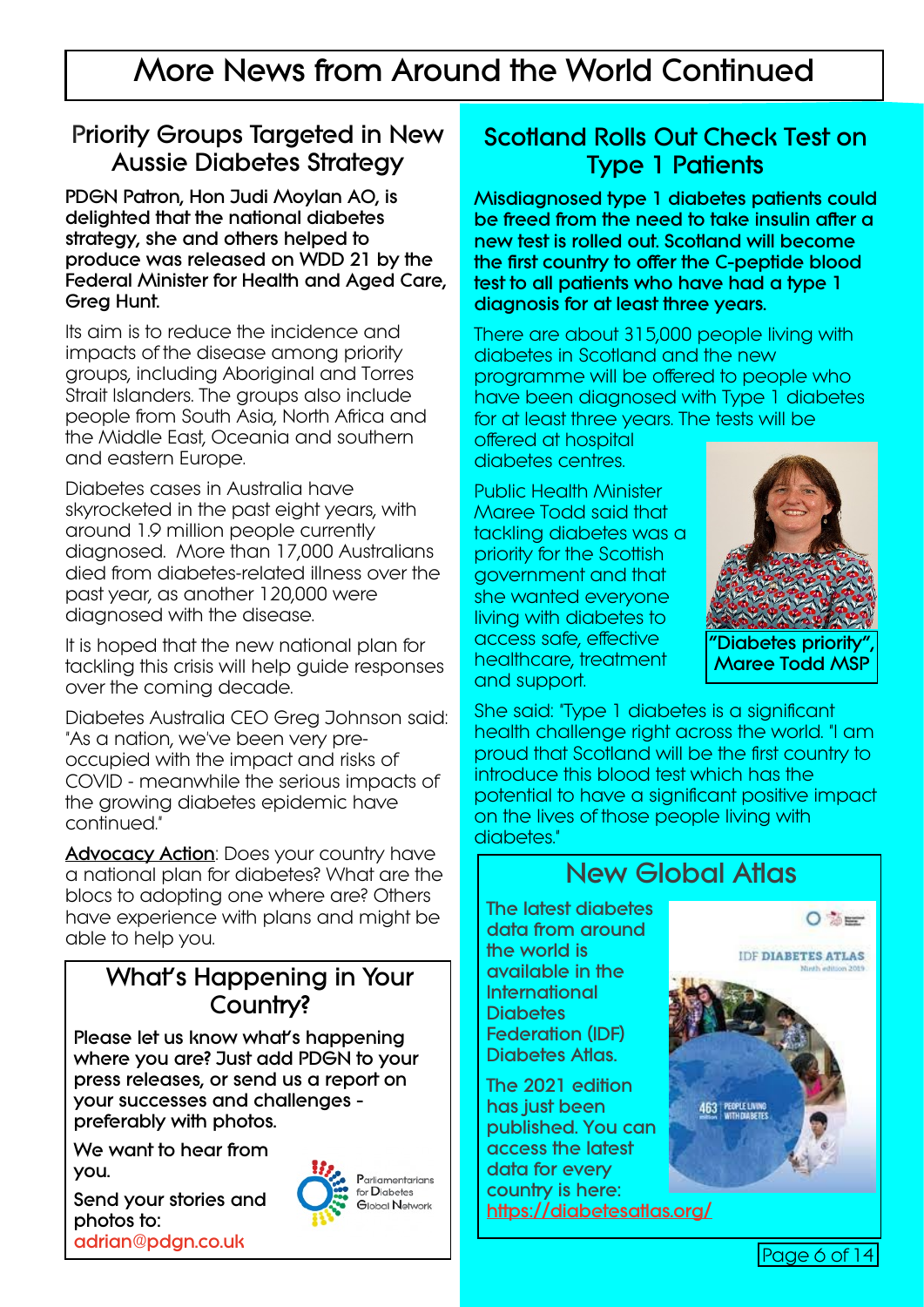### **World News Continued**

### **National Diabetes Register Call**

**A Senator in the Irish Parliament (Dáil Éireann) has called for progress on the establishment of a national diabetes register in Ireland.**



**Senator** Aisling Dolan referred to diabetes being one of the leading causes of death with one in ten people globally living with the condition. Her case to the Seanad

**Diabetes: "Leading cause of death", Senator Aisling Dolan.** Her case to commis- **We must do more", says** 

is that without a national diabetes register it is difficult to know how many people are affected in the country and how to support them.

Government Minister Anne Rabbitte replied saying she understood that the absence of a register was a barrier to improving care for people with diabetes. She said that the idea of a register was being considered by the Government as part of a wider review of Ireland's health information strategy.

**Advocacy Action**: Do you have a diabetes register at state or national level? Is it properly maintained and up to date? Is it being used by decision makers to allocate resources and or deliver targeted services? Would a register help where there isn't one?

### **Amendments to Moroccan Finance Bill**

**PDGN Vice-President, Senator Dr Mustafa Brahimi, is proposing a number of amendments to the 2022 health budget with ideas to help prevent diabetes and improve treatment for those with the condition.**

Senator Brahimi is amending the country's Finance Bill as it makes its way towards a final vote by the Commission this month.



**Senator Brahimi (second from left, front row) moving his amendments.**

Brahimi

want's next year's budget to include reduced customs duties for oral anti-diabetic drugs and insulin from 40 percent to 2.5 percent. He is calling to exempt the rest of the drugs market in Morocco from value added tax.

To help prevention of diabetes he has further proposed an increase in the internal consumption tax (ICT) for sugar products (cookies, yoghurt, candy, chocolate, etc).

**Advocacy Action**: Budget time is a great time to raise issues around diabetes that require funding and are an opportunity to text the administration's resolve whether at a national, regional or local level.

**Global Advocacy News** is the newsletter for members and friends of PDGN, the Parliamentarians for Diabetes Global Network.

Our primary objective is to enable law-makers to help prevent diabetes, encourage early diagnosis of diabetes, and improve the treatment of diabetes in every part of the world.

We exist to help advocates for diabetes and its comorbidities wherever they are.

Page 7 of 14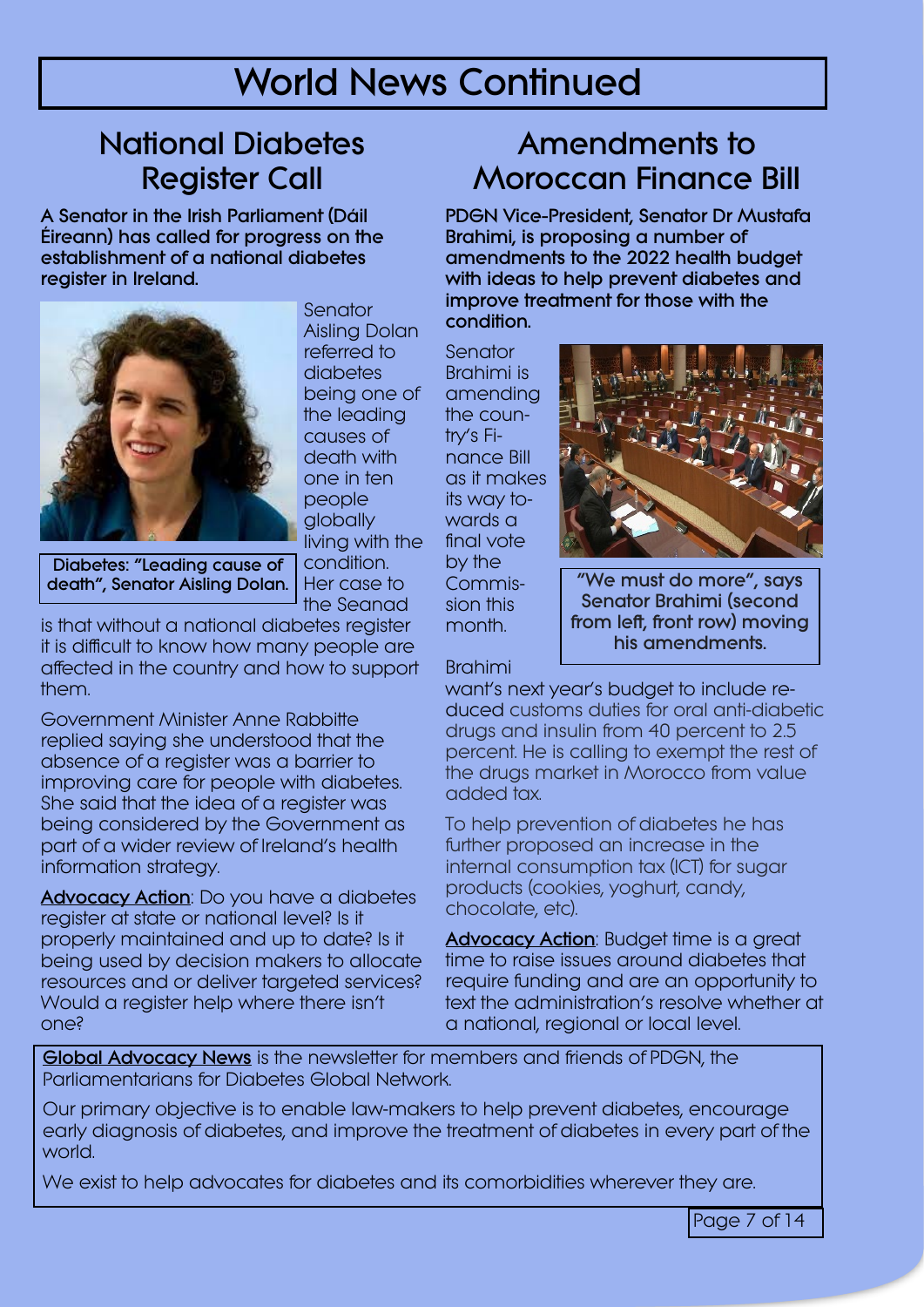# **World News Continued**

### Call on Kenyan Government to Lower Insulin Cost

**Key gaps in the affordability and availability of insulin in Kenya have been identified in a study conducted by the Program for Appropriate Technology in Health (PATH).**

PATH is active in around 70 counties, including Kenya, with a mission to advance health equity through innovation and partnerships.

They say that the cost of insulin in Kenya is unaffordable for many people living with diabetes.

The example that the lowest-paid government worker will need to work 15 days in order to purchase 30-days diabetes medication and supplies is a powerful example for the Government to take note and act.

PATH highlights that access to diabetes care is a key component in ensuring deaths and disabilities attributed to the disease are greatly reduced.



Fundamental issues in access to diabetes care include access to insulin and oral medicines, access to education and psychosocial support since diabetes as a condition requires the patient to acquire ongoing education and support in order to manage their condition.

Common to people in all countries around the world is the importance of access to self-monitoring devices and tests. These are key in diabetes management which includes blood

glucose measuring devices that require replenishing strips.

**Advocacy Action**: Are insulin costs under control where you are? Can people with all forms of diabetes access monitoring devices and their supply? Are there existing campaigns being run that you could assist?

### **Global Diabetes Compact**

**The World Health Organisation (WHO) launched the Global Diabetes Compact (GDC) earlier this year.**

The GDC is a global initiative targeted at improving diabetes prevention and



care, and to contribute to the global targets to reduce premature mortality due to non-communicable diseases (NCDs) by one-third by 2030, are not meeting their targets.

They are crucial to meet the United Nations Sustainable Development Goals. Full details of the Compact here:

[https://www.who.int/initiatives/the-who](https://www.who.int/initiatives/the-who-global-diabetes-compact)[global-diabetes-compact](https://www.who.int/initiatives/the-who-global-diabetes-compact)

**Advocacy Action**: Can you question your Government on its progress towards meeting the UN Sustainable Development Goal in relation to NCDs?

#### **What's Your News?**

**Let us know what's happening where you are? Just add PDGN to your press releases, or send your stories and photos to: [adrian@pdgn.co.uk](mailto:adrian@pdgn.co.uk) We want to hear from you.**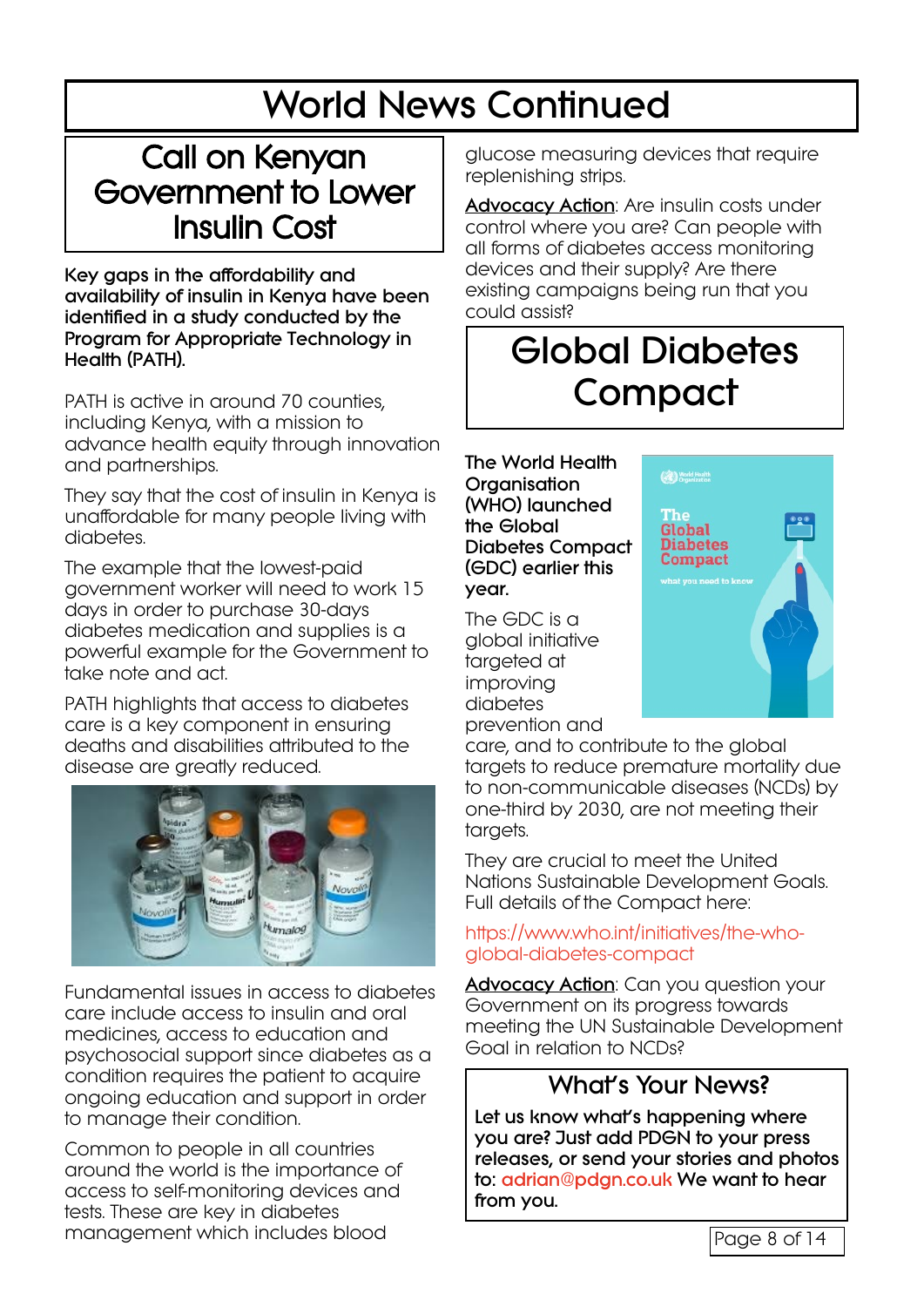# **Simple Solution to Malnutrition**

**Malayasian Member of Parliament, Dr Azman Ismail MP, has raised the issue of malnutrition and linked it to a rise in non communicable diseases (NCDs) claiming there is a simple solution.**

"This doesn't require huge funds and you don't need rocket science to go back to our traditional diets," he said when debating the Supply Bill 2022 at the committee stage for the health ministry.

"Our grandparents and aditional diets. Whether Malay, Chinese or Indian (families), there were fewer cases of NCDs among them,"

Dr Ismail explained that Type B malnutrition was a form of food deficiency and those suffering from it could have normal body weight and height".

He also cited experts such as British nutritionist Dr Paul Clayton, who was of the opinion that NCDs were caused by Type B malnutrition.

He said health facilities



**"This doesn't require huge funds and you don't need rocket science to go back to our traditional diets.," Says Dr Azman Ismail MP, addressing the Malaysian Parliament.**

would try to detect malnutrition when a person's weight was low and their growth stunted.

"But what is happening in Malaysia and elsewhere, in my experience as a doctor of 35 years, is that youths have good body weight and height. But when they reach their 20s, they become obese or suffer from high blood pressure or diabetes.

"This is explained by Type B malnutrition. We fail to detect those who are at high risk of getting NCDs at an early stage."

He called on the health ministry to have a comprehensive strategy to study and understand Type B malnutrition and conduct early screenings to avoid it

"NCDs affect many Malaysians and billions have been lost as all our current efforts have failed. So, we need to review our approach," he said.

**Advocacy Action**: Does nutrition feature as part of your diabetes prevention strategies? Does it include, food information, labelling, and advice? Is nutrition part of any national or advisory education curriculum? Can you help raise nutrition as an issue in your Parliament.

Credit: [https://www.freemalaysiatoday.com/category/nation/2021/12/06/go-back-to](https://www.freemalaysiatoday.com/category/nation/2021/12/06/go-back-to-traditional-diets-says-mp/?__cf_chl_jschl_tk__=qCucTic61.0MEBix0F0iYyUqmQ1cNl3nGkS)[traditional-diets-says-](https://www.freemalaysiatoday.com/category/nation/2021/12/06/go-back-to-traditional-diets-says-mp/?__cf_chl_jschl_tk__=qCucTic61.0MEBix0F0iYyUqmQ1cNl3nGkS)

[mp/?\\_\\_cf\\_chl\\_jschl\\_tk\\_\\_=qCucTic61.0MEBix0F0iYyUqmQ1cNl3nGkS](https://www.freemalaysiatoday.com/category/nation/2021/12/06/go-back-to-traditional-diets-says-mp/?__cf_chl_jschl_tk__=qCucTic61.0MEBix0F0iYyUqmQ1cNl3nGkS)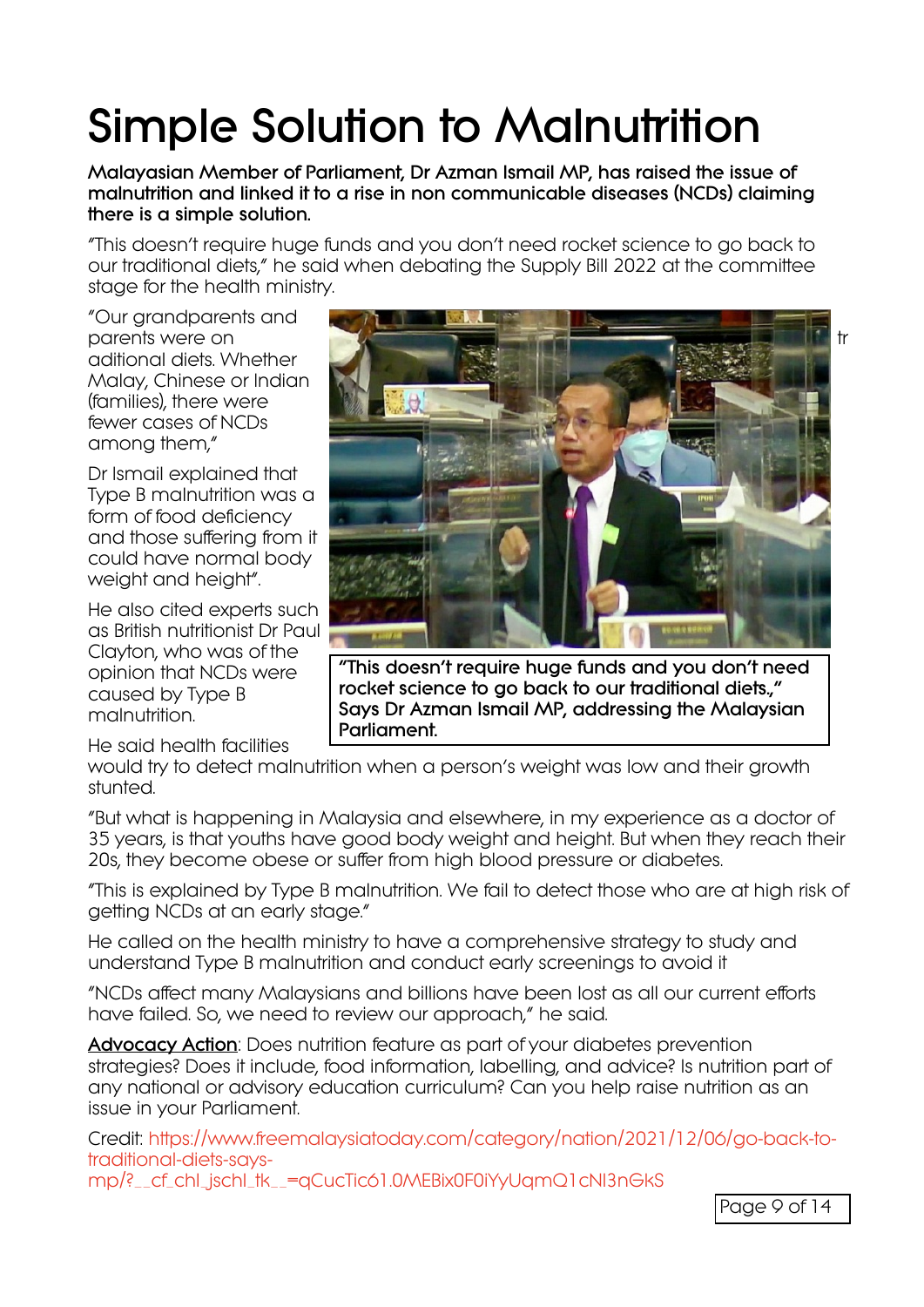# **News In Brief**

#### **UK - COVID and Diabetes Link**

People with diabetes are no more likely to catch coronavirus than anyone else, but, people with diabetes are more vulnerable to developing a severe illness if they do get coronavirus. Latest information has been compiled by Diabetes UK.

#### [https://www.diabetes.org.uk/](https://www.diabetes.org.uk/about_us/news/coronavirus) [about\\_us/news/coronavirus](https://www.diabetes.org.uk/about_us/news/coronavirus)

#### **USA - Progress Made in Congress**

Diabetes advocates are thanking Congressional representatives in the US for including in the Federal budget a \$35 per month out-of-pocket cap on insulin for people with Medicare or commercial insurance. It is thought that this legislation is a significant step towards insulin affordability. The bill also provides a series of caps for the Secretary of Health and Human Services to consider when negotiating the cost of the prescription drugs. Manufacturers who refuse to negotiate will be subject to an (undefined in the statute) excise tax.

#### **UK – Setting Targets for Diabetes Saves Lives**

The Lancet has published findings by an international research team – led by the University of Birmingham, that has found significant numbers of lives could be saved through simple measures. They are calling for global targets to treat

diabetes and strokes. Their research found that in developing countries, the setting and achievement of targets for treating diabetes patients with cholesterol or blood pressure medication, as well as tackling blood sugar levels, has increased life expectancy and saved lives from diabetes related complications.

#### **Canada – Publicly Funded Flash Glucose Monitor**

The Ontario Government is now providing coverage for the FreeStyle Libre 2 system, a flash glucose monitoring system, to become available, under the province's publicly-funded drug program. Deputy Premier and Minister of Health, Christine Elliott said: "This year marks the

100<sup>th</sup> anniversary of the discovery of insulin right here in Ontario. As we look towards the future, our Government is committed to making life easier and more affordable for individuals living with diabetes."

#### **India – USD \$2.6 Trillion Cost of Diabetes Productivity Loss**

Analysis published by the US National Institutes of Health's National Centre for Biotechnology Information, reveals estimated productivity losses of Indian Rupees 176.6 trillion in lost gross domestic product due to diabetes in the subcontinent..

### **Research Corner**

#### **COVID and Diabetes –**

Study finds why people with diabetes develop severe COVID-19. Diabetes needs to be considered the main risk factor for severe COVID illness.

[https://www.business](https://www.business-standard.com/article/current-affairs/study-finds-why-people-with-diabetes-develop-severe-covid-19-121091200162_1.html)[standard.com/article/curren](https://www.business-standard.com/article/current-affairs/study-finds-why-people-with-diabetes-develop-severe-covid-19-121091200162_1.html) [t-affairs/study-finds-why](https://www.business-standard.com/article/current-affairs/study-finds-why-people-with-diabetes-develop-severe-covid-19-121091200162_1.html)[people-with-diabetes](https://www.business-standard.com/article/current-affairs/study-finds-why-people-with-diabetes-develop-severe-covid-19-121091200162_1.html)[develop-severe-covid-19-](https://www.business-standard.com/article/current-affairs/study-finds-why-people-with-diabetes-develop-severe-covid-19-121091200162_1.html) [121091200162\\_1.html](https://www.business-standard.com/article/current-affairs/study-finds-why-people-with-diabetes-develop-severe-covid-19-121091200162_1.html)

**Advocacy Action**: – Can you use this study to add weight to the case for preventing diabetes? Can you use it to ensure your health care system is targeting people with diabetes to help them avoid COVID? Does your vaccination system prioritise people with diabetes as a likely group to require more expensive medical treatment and care should they catch the virus?

**Diabetes Vaccine?** A study financed by Diamyd Medical, a pharmaceuticals company, and run by a team of researchers at Linköping University, Sweden, is looking at how type 1 diabetes could be altered, by the injection of a protein. [https://www.openaccessgo](https://www.openaccessgovernment.org/diabtes-vaccine/111169/) [vernment.org/diabtes](https://www.openaccessgovernment.org/diabtes-vaccine/111169/)[vaccine/111169/](https://www.openaccessgovernment.org/diabtes-vaccine/111169/)

**Lockdowns Good and Bad for Diabetes** - Study finds COVID-19 lockdowns have major impact on diabetes control.

[https://www.eurekalert.org/n](https://www.eurekalert.org/news-releases/929786) [ews-releases/929786](https://www.eurekalert.org/news-releases/929786)

Page 10 of 14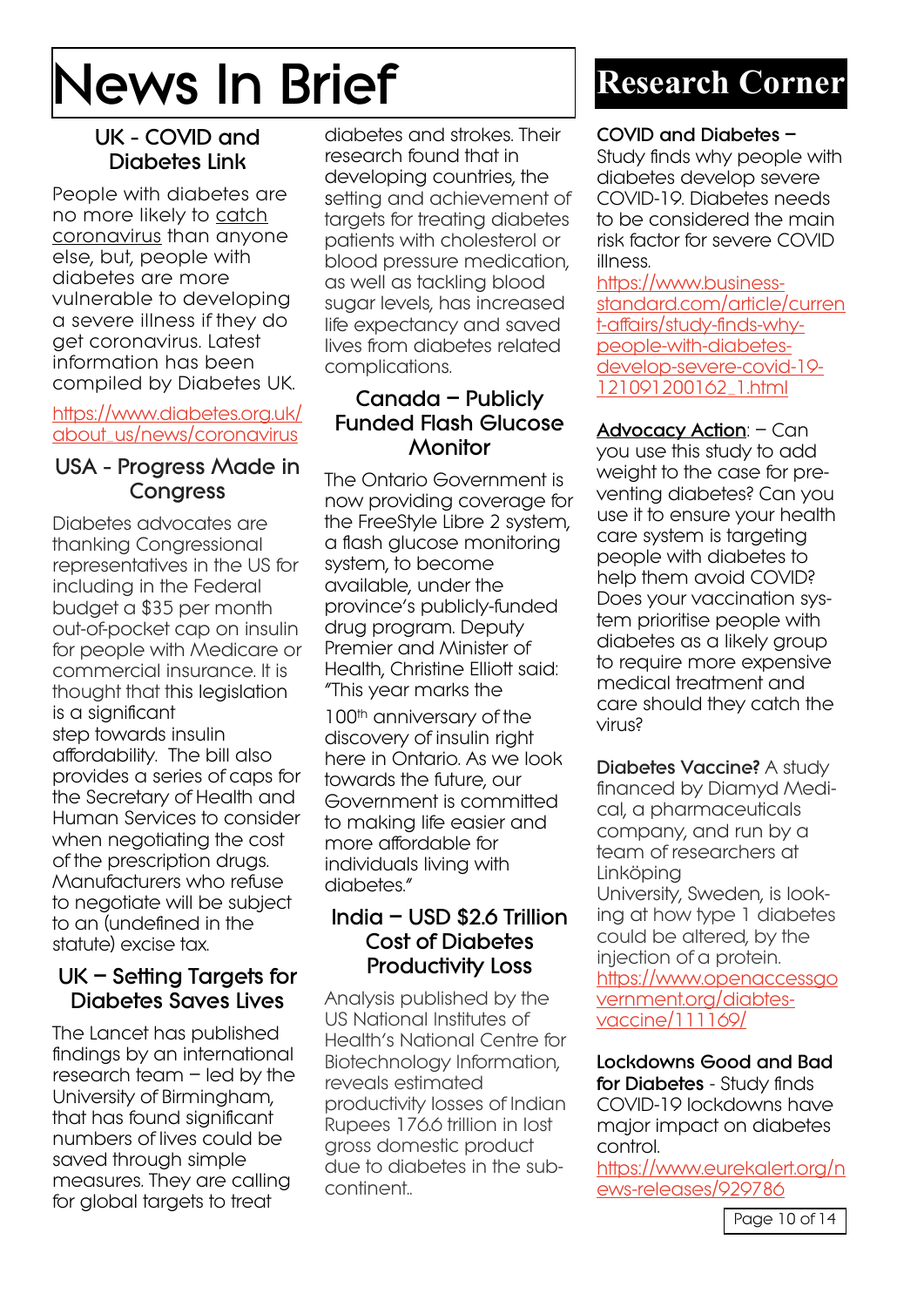## **Nutrition News**

#### **Low Carb Diet Recommended**

Diabetes featured during India's 'National Nutrition Week' with the advice that a low carb diet is a key to maintaining a healthy blood sugar balance that reduces the risk of expensive and life changing complications.

[https://indianexpress.com/article/lifestyle/health/nation](https://indianexpress.com/article/lifestyle/health/national-nutrition-week-low-carb-diet-to-manage-diabetes-7486285/) [al-nutrition-week-low-carb-diet-to-manage-diabetes-](https://indianexpress.com/article/lifestyle/health/national-nutrition-week-low-carb-diet-to-manage-diabetes-7486285/)[7486285/](https://indianexpress.com/article/lifestyle/health/national-nutrition-week-low-carb-diet-to-manage-diabetes-7486285/)

#### **Whole Grains and Economic Costs**

Could whole grains reduce the economic impact of type 2 diabetes? That was the subject of a study in Finland that suggest the increased consumption of whole grain foods could reduce the economic costs of type 2 diabetes. Read more At:

[https://www.aninews.in/news/lifestyle/food/whole](https://www.aninews.in/news/lifestyle/food/whole-grains-could-reduce-economic-impact-of-type-2-diabetes-study20211025133923/)[grains-could-reduce-economic-impact-of-type-2](https://www.aninews.in/news/lifestyle/food/whole-grains-could-reduce-economic-impact-of-type-2-diabetes-study20211025133923/) [diabetes-study20211025133923/](https://www.aninews.in/news/lifestyle/food/whole-grains-could-reduce-economic-impact-of-type-2-diabetes-study20211025133923/)

#### **Evidence of a Successful Sugar Tax**

With more than a quarter of its citizens living with obesity, South Africans are among the top 20 percent of the most obese nations in the world. Around one in eight South African adults – more than 4.5 million people – have diabetes. It was these statistics that persuaded the Parliament of South Africa in 2018 to support a health promotion levy  $-$  a tax on sugary drinks.

It was hoped the tax would help to address the diabetes epidemic and the high rates of obesity that were believed to be behind it.

Statistics released this year have shown that South Africans are buying 28 percent less sugary drinks alongside a fall in the sugar and calorie intake of the population.

Under the levy sugar manufacturers are charged a fee of 2.1 cents per gram of sugar per 100 ml. This has pushed producers to cut the sugar in their soft drinks to avoid the tax, and to push up the price increases onto consumers by hiking retail prices. The combination of the two is linked to the reduction in sugar intake in the country by nearly a third.

**Advocacy Action**: Check this link for WHO data on obesity rates around the world.

[https://www.who.int/data/gho/data/indicators/indicator](https://www.who.int/data/gho/data/indicators/indicator-details/GHO/prevalence-of-obesity-among-adults-bmi-%3D-30-(crude-estimate)-(-)) [-details/GHO/prevalence-of-obesity-among-adults](https://www.who.int/data/gho/data/indicators/indicator-details/GHO/prevalence-of-obesity-among-adults-bmi-%3D-30-(crude-estimate)-(-))[bmi-%3D-30-\(crude-estimate\)-\(-\)](https://www.who.int/data/gho/data/indicators/indicator-details/GHO/prevalence-of-obesity-among-adults-bmi-%3D-30-(crude-estimate)-(-))

### **Technology Corner**

#### **Closed Loop Systems**

A Swedish study suggests advanced hybrid closed-loop insulin monitoring and delivery systems are cost-effective for patients with type 1 diabetes.

Also, Children with type 1 diabetes who used an advanced hybrid closed-loop insulin delivery system for 1 year achieved an average time in range of 74%, surpassing clinical consensus guidelines, according to European data released by Medtronic.

#### **MRI for Diabetes Detection**

 German researchers have set out to investigate whether physicians can detect Type 2 by assessing body fat patterns via magnetic resonance imaging.

#### **Can We Help You Form A Group?**

If you can persuade a few colleagues to join PDGN – it's free and only takes a couple of minutes to fill in a form on-line at [www.pdgn.co.uk](www.pdgn.co.uk )

We can liaise with you to arrange an on-line meeting and put you in touch with someone who can help you get your group off the ground.

Page 11 of 14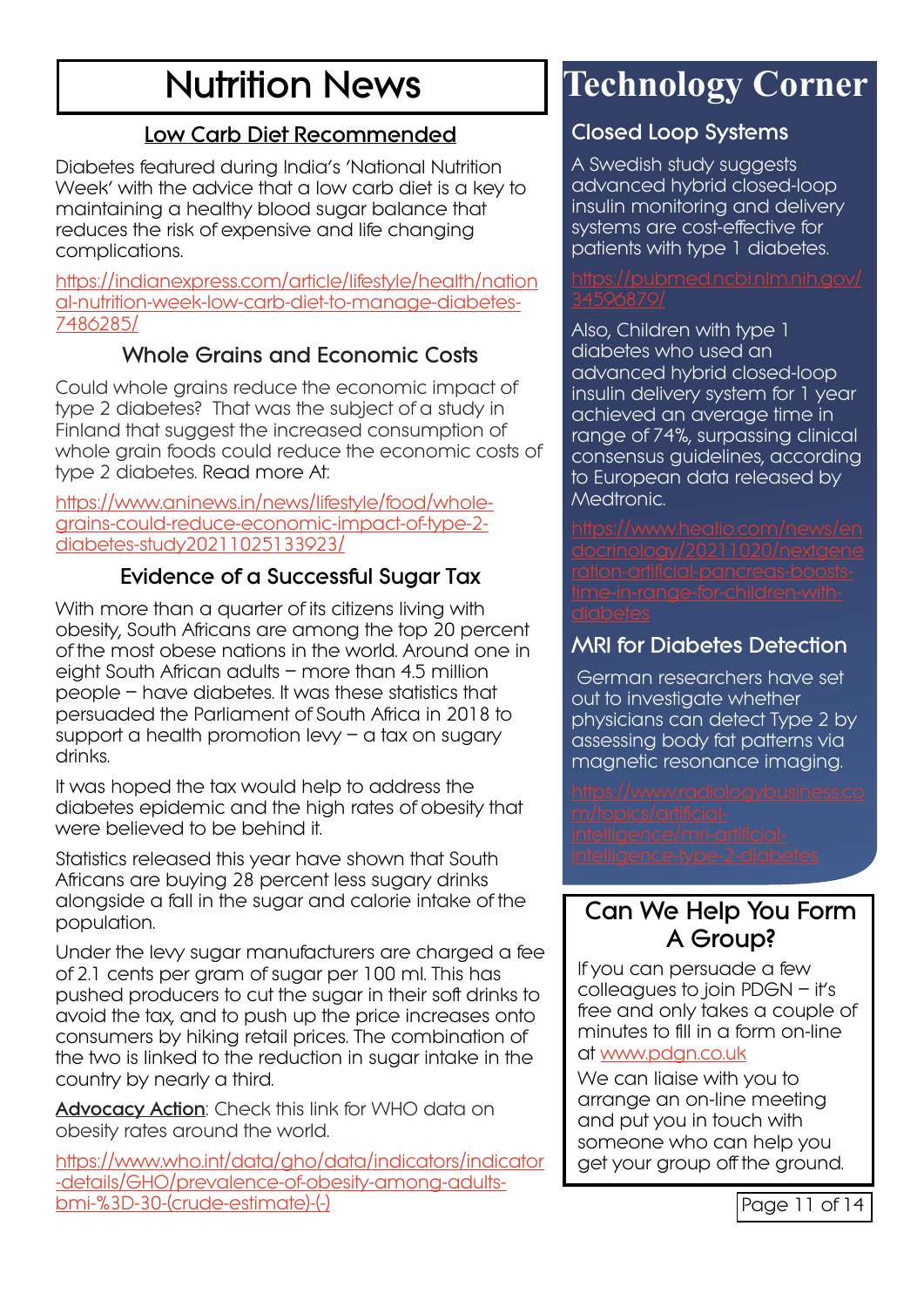# **Associations' News**

**News from Associate Members of PDGN – national diabetes associations and other notfor-profits**

# **Changes at the Top**

**The American Diabetes Association has announced that CEO Tracey D. Brown has left the organisation to become President of Retail Products and Chief Customer Officer at Walgreens.**

A statement from the ADA reads: We are extremely proud of the impact she has led in the transformation of the organization and her help in accelerating the positive effect that we continue to have on the ADA's eighty-one-year-old promise "to prevent and cure diabetes for all those affected.



Under her leadership, the organization has experienced a profound transformation. The team created new programs and fundraising models, established new partnerships, reengaged our professional members and volunteers, refreshed our brand and our website, developed Big A advocacy, punched above our weight with communications, continued to build upon our Science and Healthcare area of expertise and of course, strengthened our connection with those that we serve – People living with diabetes!".

### **And Down under**

The highly respected Chief Executive of Diabetes Australia, Professor Greg Johnson, is also moving on to take up the role of Executive General Manager and Professor with the Australian Living Evidence Consortium based at the School of Public Health and Preventative Medicine, Monash University Melbourne.

Tributes were paid to him at his farewell event and a number of videos regarding his leadership and achievements were shared, like this one: [https://youtu.be/18QoQH\\_Qx0Y](https://youtu.be/18QoQH_Qx0Y)

### **DLC Diabetes Action Plan**

The Diabetes Leadership Council (DLC) of America has published a 'Consensus Paper' on their Diabetes Action Plan that received input from 10 organisations with an interest in Diabetes.



Among many issues the plan highlights affordable insulin as the bedrock of diabetes management for 1 in 3 people with diabetes, but recognises that insulin is only one piece in a mosaic of medicines, medical devices, software, supplies, services, medical nutrition therapy and diabetes selfmanagement education and support that the disease demands. You can read the plan here:

[https://assets.website-](https://assets.website-files.com/613f9606f0c4d3767b48a5d0/616ce9098882f2194e0796c8_Diabetes_health_care_reform_consensus_statement%20(1).pdf)

[files.com/613f9606f0c4d3767b48a5d0/616ce9098882f2194e0796c8\\_Diabetes\\_health\\_care\\_reform\\_co](https://assets.website-files.com/613f9606f0c4d3767b48a5d0/616ce9098882f2194e0796c8_Diabetes_health_care_reform_consensus_statement%20(1).pdf) [nsensus\\_statement%20\(1\).pdf](https://assets.website-files.com/613f9606f0c4d3767b48a5d0/616ce9098882f2194e0796c8_Diabetes_health_care_reform_consensus_statement%20(1).pdf)<br>
Page 12 of 14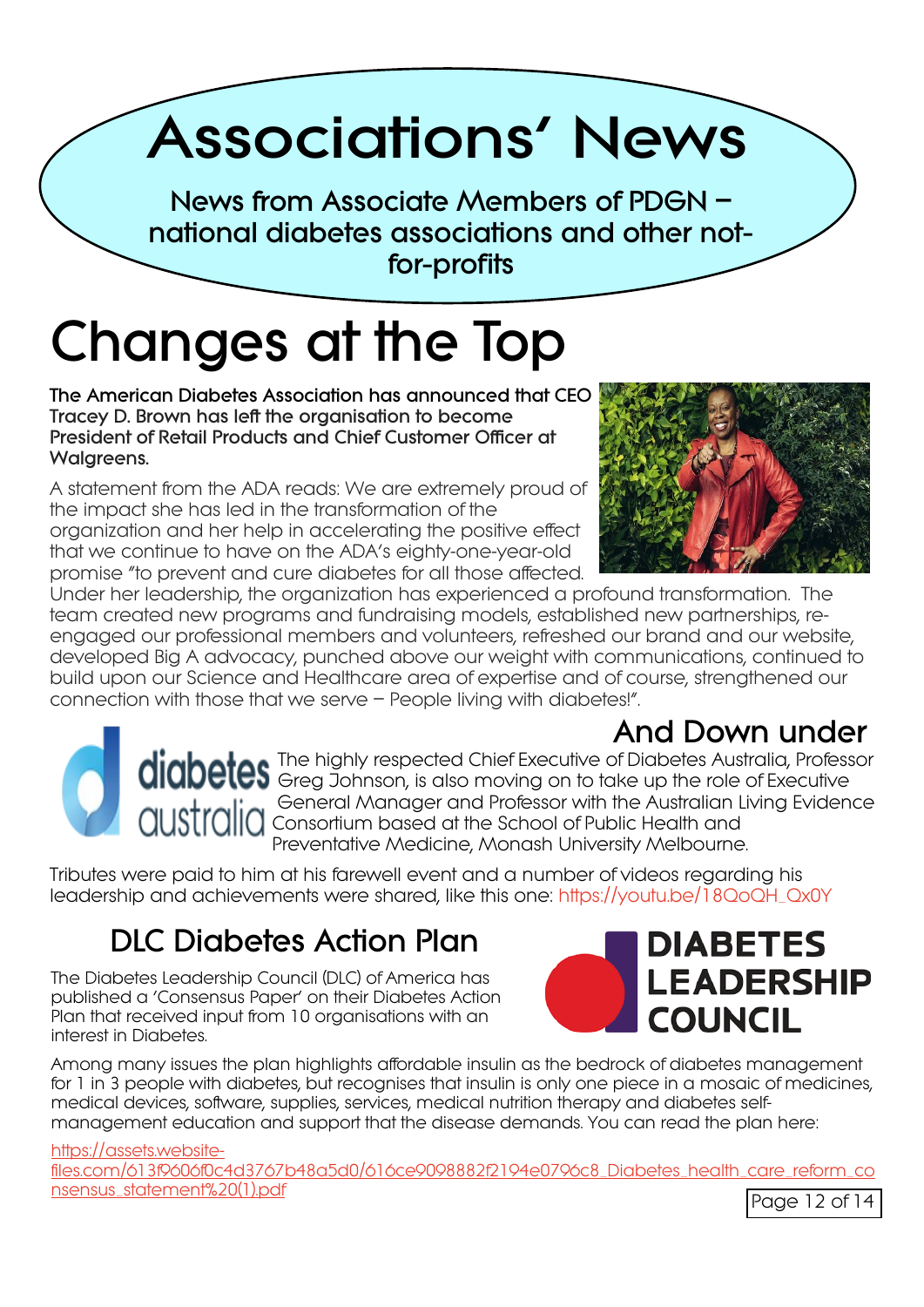# **PDGN News**

# **Meet Susan Jackson MP, PDGN's new President**

**Susan is a fourth generation Jackson to commit to public service in the Bermuda Parliament. She approaches public service with a deep sense of responsibility and believes trust is the most important ingredient for effective representation and that trust must be earned.**

Susan first met PDGN Co-Chair, Sir Michael Hirst, at a Bermuda summit on diabetes in 2015 and committed to join the network of parliamentarians championing diabetes. She presented at the Vancouver forum in that same year. Susan is a Vice President of the PDGN executive and actively participated in PDGN achieving charitable status.

Susan has been a Member of Parliament since December 2012 and has held the position of House Whip and presently holds the Shadow Transport portfolio and speaks on Education in the House. She sits on the Public Accounts Committee, Committee of Chairs and Commonwealth Parliamentary Association (Bermuda executive committee). Susan's community service includes; former Board Chair of Summerhaven, a residence for people living in wheelchairs and is President of the Bermuda Chapter of the International Women's Forum.

Educated in Bermuda, England and the United States, Susan has a BSc. in Speech from Emerson College, Boston, Massachusetts and professional designations from Communication, Advertising and Marketing (CAM) Education Foundation in London, England.

Susan has two children Scott (26) and Samantha (23) and enjoys running, reading, travel and puzzles.